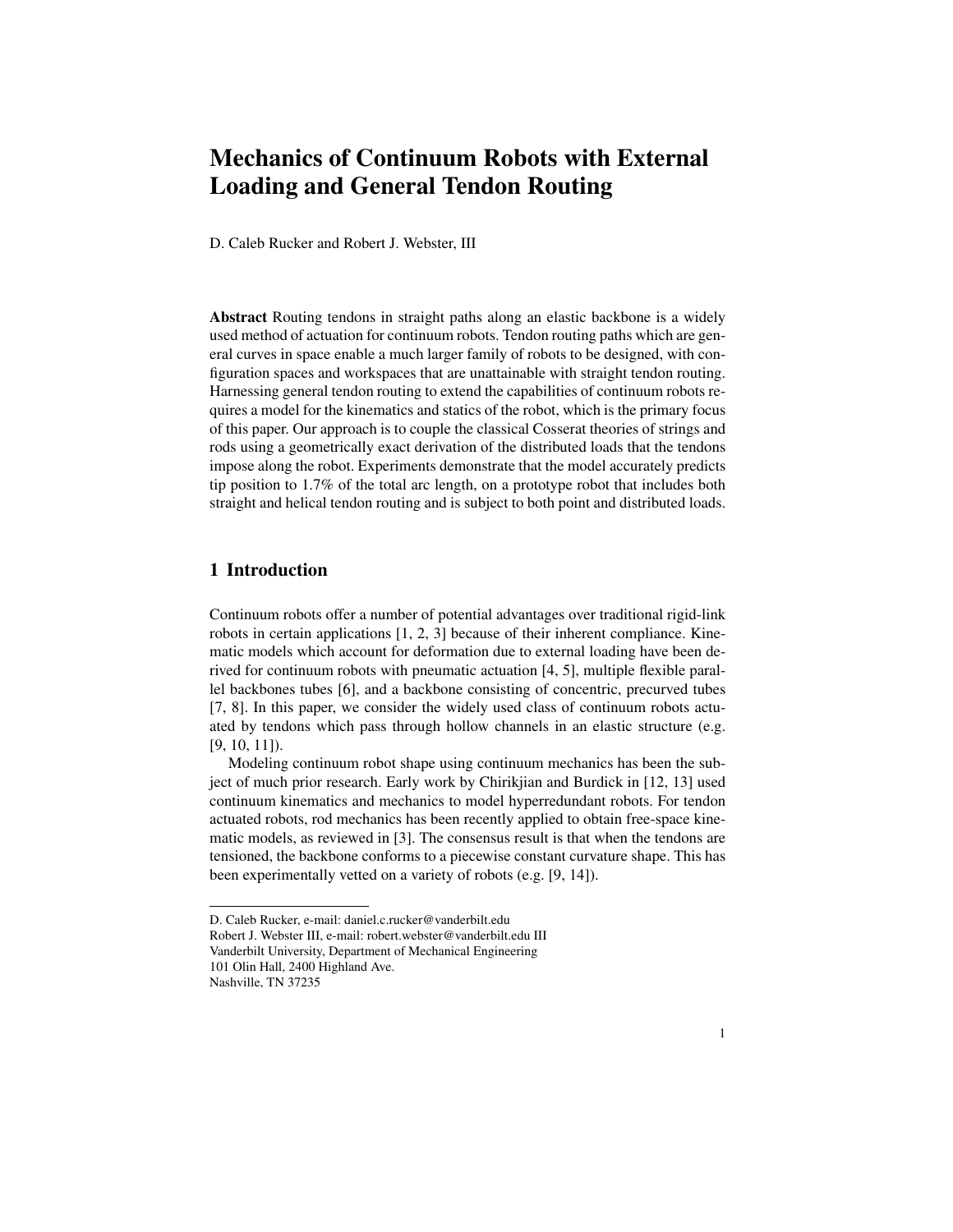In addition to free-space kinematic modeling, some results exist for describing the shape of tendon-actuated continuum robots under external loads. Early theoretical work on the dynamics of a shearless, inextensible rod with general embedded tendons was done by Davis and Hirschorn [15]. Gravagne et al. provide a model in [10, 16] for the statics and dynamics of a planar continuum robot with in-plane loads. Jones et al. [17] applied Cosserat-rod theory to achieve real-time kinematics computations for tendon-actuated robots under external loads, based on the assumption that each tendon applies a point moment at its termination arc length.

In this paper we generalize the Cosserat-rod modeling approach to consider not only the tendon tip moment, but the full set of point and distributed wrenches that a tendon exerts on the backbone structure in its deformed state. To achieve this, we couple the classical Cosserat-rod and string models by expressing the tendon loads in terms of the rod's kinematic variables. This coupled approach allows us to obtain a model for robot designs in which the tendon routing paths are general curves rather than straight and parallel to an initially straight backbone.

The concept and model of general tendon routing expands the design space and the set of shapes achievable for tendon-actuated robots, since the tendon paths themselves can be selected by the designer. Our experimental contribution is the validation of this modeling approach on a physical prototype with straight and helical tendon paths, subject to both distributed and point loads.

#### 2 Cosserat-Rod Model

In this section we provide an overview of the classical Cosserat-rod model for our robot backbone. First, let the shape of a rod at rest be defined by a parametric curve in  $\mathbb{R}^3$ ,  $p^*(s)$ , where <sup>\*</sup> denotes variables associated with the reference, or at rest, rod shape throughout. We assign reference frames continuously along  $p^*(s)$  such that their z axes are tangent to the curve. Thus, a continuous homogeneous transformation *g* ∗ (*s*) is established, consisting of the position and orientation of the reference frame along the curve,

$$
g^*(s) = \begin{bmatrix} R^*(s) & \mathbf{p}^*(s) \\ 0 & 1 \end{bmatrix}
$$

where  $R^*(s) \in SO(3)$  is a rotation matrix. One can obtain the local (body frame) twist vector representing how  $g^*(s)$  changes with respect to *s* as,

$$
\boldsymbol{\xi}^*(s) = \left[\mathbf{v}^{*T}\mathbf{u}^{*T}\right] = \left(g^{*-1}(s)\dot{g}^*(s)\right)^{\vee}
$$

where the dot denotes a derivative with respect to  $s$ . The  $\vee$  operator here denotes conversion of an element of  $\mathfrak{se}(3)$  to an element of  $\mathbb{R}^6$ . Following the convention of [18], the  $\vee$  may also indicate the mapping from an element of  $\mathfrak{so}(3)$  (a skew symmetric matrix) to an element of  $\mathbb{R}^3$ . The  $\hat{ }$  operator denotes the inverse operation<br>in both cases. Similarly, a deformed curve  $\mathbf{n}(s)$  can be constructed from a deformed in both cases. Similarly, a deformed curve  $p(s)$  can be constructed from a deformed twist vector  $\boldsymbol{\xi}(s)$  by integrating the  $\dot{g}(s) = g(s)\hat{\boldsymbol{\xi}}(s)$ , or equivalently,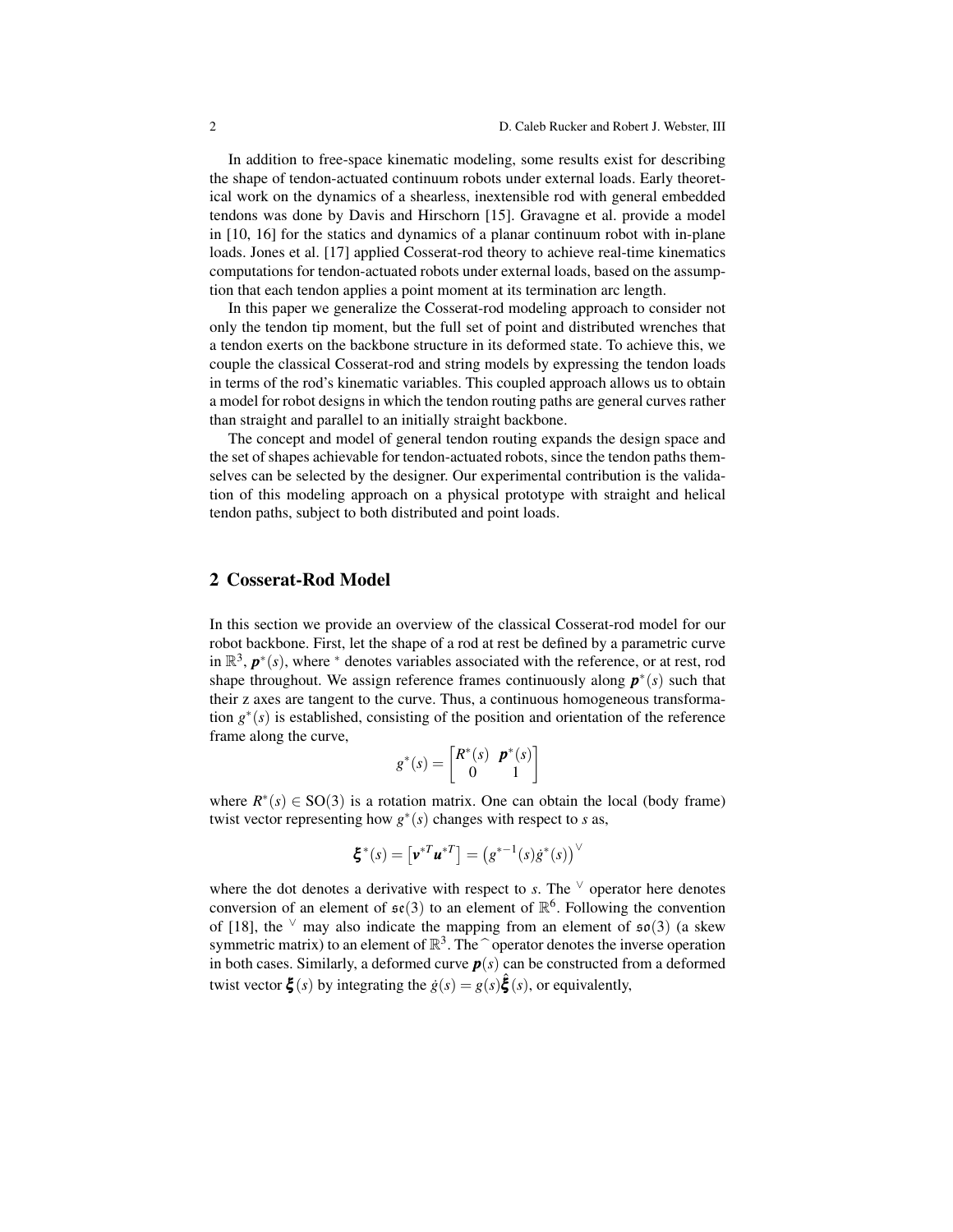Mechanics of Continuum Robots with External Loading and General Tendon Routing 3

$$
\dot{R}(s) = R(s)\hat{\mathbf{u}}(s), \qquad \dot{p}(s) = R(s)\mathbf{v}(s)
$$
 (1)

Following [19], the classic rod differential equations below are derived by differentiating the conditions of static equilibrium for an arbitrary section of rod,

$$
\dot{\boldsymbol{n}}(s) + \boldsymbol{f}(s) = \mathbf{0}, \quad \dot{\boldsymbol{n}}(s) + \dot{\boldsymbol{p}}(s) \times \boldsymbol{n}(s) + \boldsymbol{l}(s) = \mathbf{0}, \tag{2}
$$

where *f* and *l* are applied force and moment distributions per unit of *s*, and the internal force and moment vectors are denoted by *n* and *m* respectively. Linear constitutive laws can be used to relate the bending and torsional strains to the internal moments and the shear and elongation strains to the internal forces. If we express the internal moment and force vectors *m* and *n* in global frame coordinates, and the attached frame aligns with the principal axes of a symmetric cross section, we have

$$
\mathbf{n}(s) = R(s)D(s)\left(\mathbf{v}(s) - \mathbf{v}^*(s)\right), \quad \mathbf{m}(s) = R(s)C(s)\left(\mathbf{u}(s) - \mathbf{u}^*(s)\right), \tag{3}
$$

where

$$
D(s) = \begin{bmatrix} GA(s) & 0 & 0 \\ 0 & GA(s) & 0 \\ 0 & 0 & EA(s) \end{bmatrix}, \quad C(s) = \begin{bmatrix} EI_{xx}(s) & 0 & 0 \\ 0 & EI_{yy}(s) & 0 \\ 0 & 0 & E(I_{xx}(s) + I_{yy}(s)) \end{bmatrix},
$$

where  $A(s)$  is the cross sectional area,  $E(s)$  is Young's modulus,  $G(s)$  is the shear modulus, and  $I_{xx}(s)$  and  $I_{yy}(s)$  are the second moments of area about the principal axes, and  $I_{xx}(s) + I_{yy}(s)$  gives the polar moment of inertia about the z-axis. We now express (2) in terms of the kinematic variables using the constitutive laws. Assuming that *f* and *l* are expressed in global coordinates, we use (3), their derivatives, and the kinematic relationships in (1) to expand (2) and solve for the derivatives of the kinematic variables:

$$
\dot{\mathbf{p}} = R\mathbf{v}
$$
\n
$$
\dot{\mathbf{R}} = R\hat{\mathbf{u}}
$$
\n
$$
\dot{\mathbf{v}} = \dot{\mathbf{v}}^* - D^{-1} \left( \left( \hat{\mathbf{u}} D + D \right) (\mathbf{v} - \mathbf{v}^*) + R^T \mathbf{f} \right)
$$
\n
$$
\dot{\mathbf{u}} = \dot{\mathbf{u}}^* - C^{-1} \left( \left( \hat{\mathbf{u}} C + \dot{C} \right) (\mathbf{u} - \mathbf{u}^*) + \hat{\mathbf{v}} D (\mathbf{v} - \mathbf{v}^*) + R^T \mathbf{I} \right)
$$
\n(4)

Thus, we have a system of differential equations  $(\dot{p}, \dot{R}, \dot{v})$ , and  $\dot{u}$  in terms of  $p, R, v$ , *u*, and the applied load distributions *f* and *l*).

## 3 Cosserat-Tendon Model

In this section we use the Cosserat model for extensible strings to describe the tendons and derive the loads that the tendons impose on the backbone. In our derivation, we assume frictionless interaction between the tendons and the channel through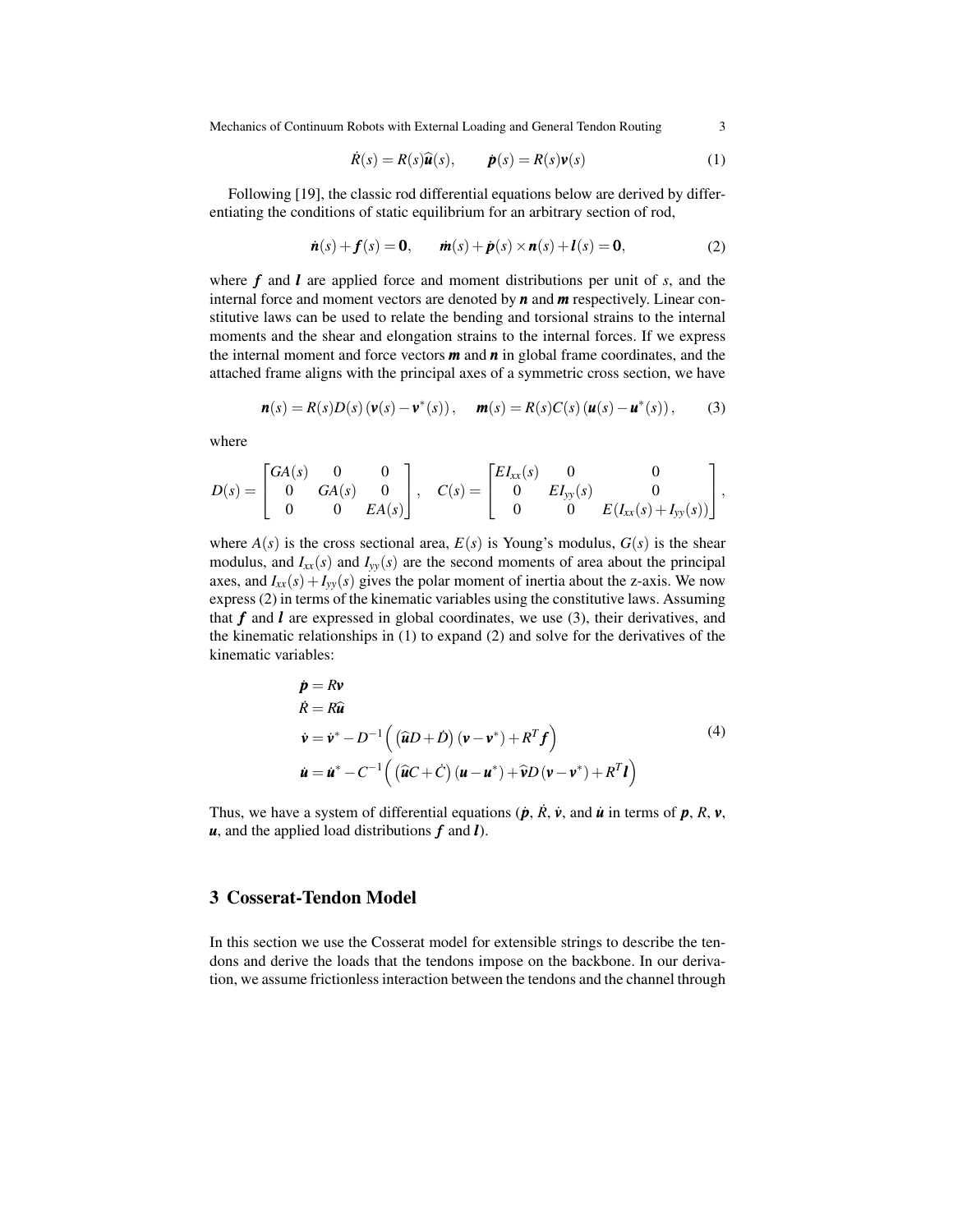which they travel. We also assume that the locations of the tendons within the cross section of the robot do not change during the deformation. These assumptions are good for designs which use low-friction embedded sleeves or channels, [9], as well as designs which use closely spaced, low-friction standoff disks such as those in our experimental prototype. We separate the terms  $f$  and  $l$  in 4 into truly external distributed loads,  $f_e$  and  $l_e$ , and distributed loads due to tendon tension,  $f_t$  and  $l_t$ .

$$
\boldsymbol{f} = \boldsymbol{f}_e + \boldsymbol{f}_t, \quad \boldsymbol{l} = \boldsymbol{l}_e + \boldsymbol{l}_t \tag{5}
$$

In order to derive  $f_t$  and  $l_t$  , we start by defining the path in which the  $i^{th}$  tendon is routed along the robot length. The functions  $x_i(s)$  and  $y_i(s)$  give the local coordinates of the tendon as it crosses the x-y plane of the attached backbone frame at *s*, and a vector from the origin of the attached frame to the tendon location is then given in attached frame coordinates by

$$
\boldsymbol{r}_i(s) = \begin{bmatrix} x_i(s) & y_i(s) & 0 \end{bmatrix}^T, \tag{6}
$$

as shown in Fig. 1. Then, the space curves defining the undeformed and deformed tendon paths in the global frame are respectively given by

$$
\boldsymbol{p}_i^*(s) = R^*(s)\boldsymbol{r}_i(s) + \boldsymbol{p}^*(s) \quad \text{and} \quad \boldsymbol{p}_i(s) = R(s)\boldsymbol{r}_i(s) + \boldsymbol{p}(s). \tag{7}
$$

The governing equations for an extensible string are derived by imposing static equilibrium conditions on a finite section of string. This results in the same equation for the internal force derivative as in (2), namely,

$$
\dot{\boldsymbol{n}}_i(s) + \boldsymbol{f}_i(s) = 0 \tag{8}
$$

where  $f_i(s)$  is the distributed force on the *i*<sup>th</sup> tendon per unit of *s*, and  $n_i(s)$  is the internal force in the tendon. In contrast to a Cosserat rod, an ideal string can support only tension forces [19], the magnitude of which we denote by  $\tau_i$ . This requires that the internal force be always tangent to the curve  $p_i(s)$ . Thus, we can write,



Fig. 1 (a) General cross section of the continuum robot material or support disk, showing tendon locations. (b) A small section of rod showing how the force distribution that the tendon applies to its surrounding medium is statically equivalent to a combination of force and moment distributions on the backbone itself.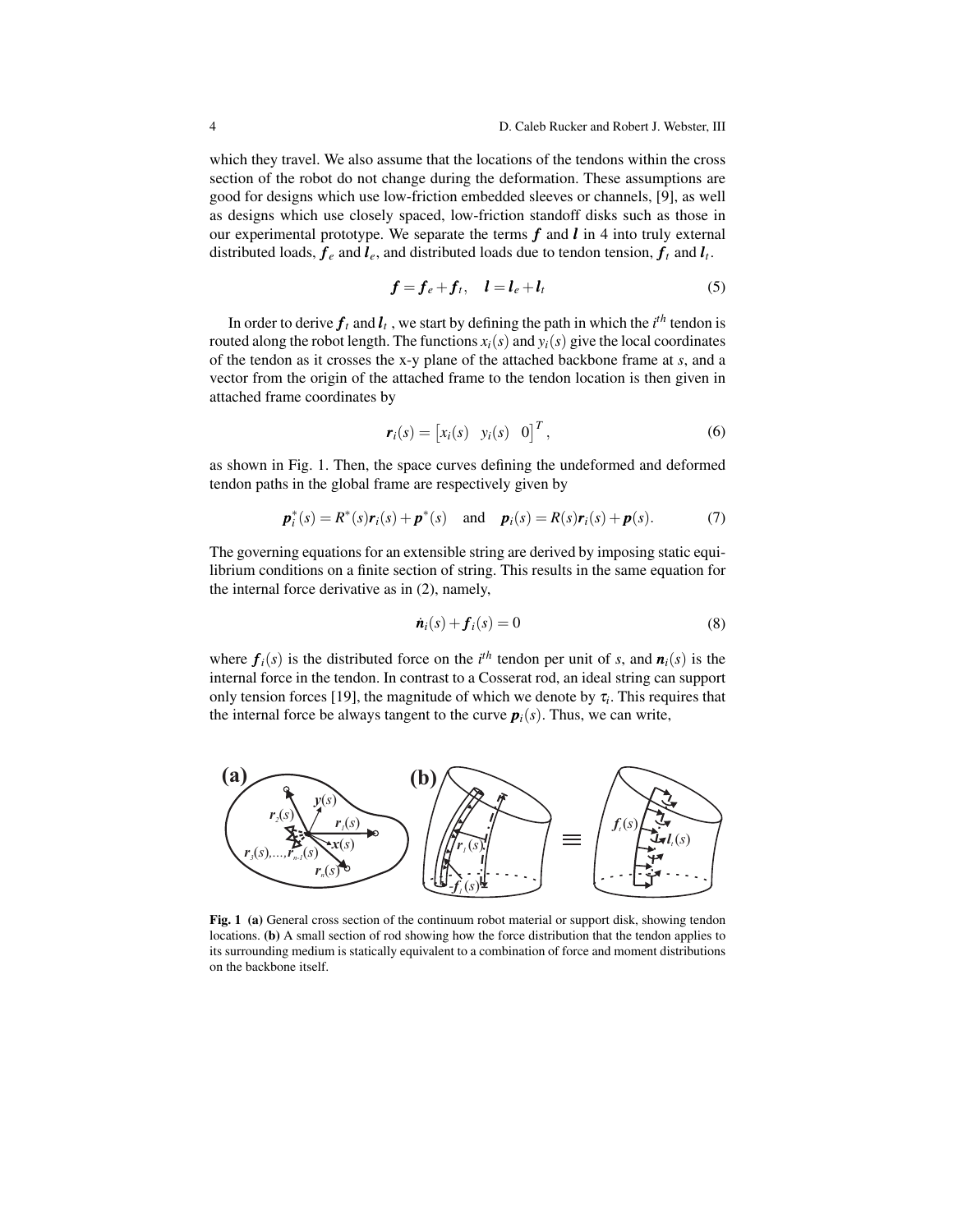Mechanics of Continuum Robots with External Loading and General Tendon Routing 5

$$
\mathbf{n}_i(s) = \tau_i \frac{\dot{\mathbf{p}}_i(s)}{\|\dot{\mathbf{p}}_i(s)\|} \tag{9}
$$

where  $\tau_i$  is constant under the frictionless assumption. Using (8) and (9) one can derive the distributed force on the tendon in terms of the tendon path and the tension:

$$
\boldsymbol{f}_i = -\boldsymbol{n}_i = -\tau_i \frac{\boldsymbol{p}_i \times (\boldsymbol{p}_i \times \boldsymbol{p}_i)}{\|\boldsymbol{p}_i\|^3} = \tau_i \frac{\widehat{\boldsymbol{p}}_i^2}{\|\boldsymbol{p}_i\|^3} \boldsymbol{p}_i.
$$
 (10)

where we have used the facts that  $\mathbf{a} \times \mathbf{b} = -\mathbf{b} \times \mathbf{a}$ , and  $\mathbf{a} \times \mathbf{b} = \hat{\mathbf{a}}\mathbf{b}$ .

We now represent the total effect of the tendon loads by a combination of force and moment distributions  $f_t$  and  $l_t$  applied at the backbone centroid as shown in Fig. 1 (b). The collective force that all the tendons exert on the backbone is equal and opposite to the sum of the individual force distributions on the tendons (10), and the distributed moment is given by the cross product of the moment arm and the force, namely,

$$
\boldsymbol{f}_t = -\sum_{i=1}^n \boldsymbol{f}_i \qquad \boldsymbol{l}_t = -\sum_{i=1}^n (\boldsymbol{p}_i - \boldsymbol{p}) \times \boldsymbol{f}_i = -\sum_{i=1}^n (\boldsymbol{R}\boldsymbol{r}_i)^\frown \boldsymbol{f}_i. \tag{11}
$$

We now need to express these force and moment distributions in terms of the kinematic variables  $u$ ,  $v$ ,  $R$  and  $p$  in order to substitute them into equation (4). To do this, we must expand  $\dot{p}_i$  and  $\ddot{p}_i$ . Differentiating (7) twice yields,

$$
\dot{\boldsymbol{p}}_i = R(\hat{\boldsymbol{u}}\boldsymbol{r}_i + \dot{\boldsymbol{r}}_i + \boldsymbol{v}) \qquad \ddot{\boldsymbol{p}}_i = R(\hat{\boldsymbol{u}}(\hat{\boldsymbol{u}}\boldsymbol{r}_i + \dot{\boldsymbol{r}}_i + \boldsymbol{v}) + \hat{\boldsymbol{u}}\boldsymbol{r}_i + \hat{\boldsymbol{u}}\dot{\boldsymbol{r}}_i + \ddot{\boldsymbol{r}}_i + \dot{\boldsymbol{v}})
$$
(12)

We note that  $\ddot{\mathbf{p}}$  is a function of  $\dot{\mathbf{u}}$  and  $\dot{\mathbf{v}}$ . Therefore, substituting (12) into (10), and then the loads (11) into the rod model (4) via (5) will yield an implicit formulation of the governing equations for a tendon actuated continuum robot. Fortunately, the resulting equations are linear in  $\dot{u}$  and  $\dot{v}$ , and we can therefore express them in explicit form as described in the next section.

## 4 Coupled Rod and Tendon Model

In this section, we rewrite the tendon driven continuum robot model given by (4), (5), (10), (11), and (12) in explicit state-vector form. To express the result concisely, we define some intermediate matrix and vector quantities, starting with (12) expressed in body frame coordinates, namely,

$$
\dot{\boldsymbol{p}}_i^b = \hat{\boldsymbol{u}} \boldsymbol{r}_i + \dot{\boldsymbol{r}}_i + \boldsymbol{v} \qquad \ddot{\boldsymbol{p}}_i^b = \hat{\boldsymbol{u}} \dot{\boldsymbol{p}}_i^b + \hat{\dot{\boldsymbol{u}}} \boldsymbol{r}_i + \hat{\boldsymbol{u}} \dot{\boldsymbol{r}}_i + \ddot{\boldsymbol{r}}_i + \dot{\boldsymbol{v}}.
$$

We define matrices  $A_i$ ,  $A$ ,  $B_i$ , and  $B$ , and vectors  $a_i$ ,  $a$ ,  $b_i$ , and  $b$  as follows: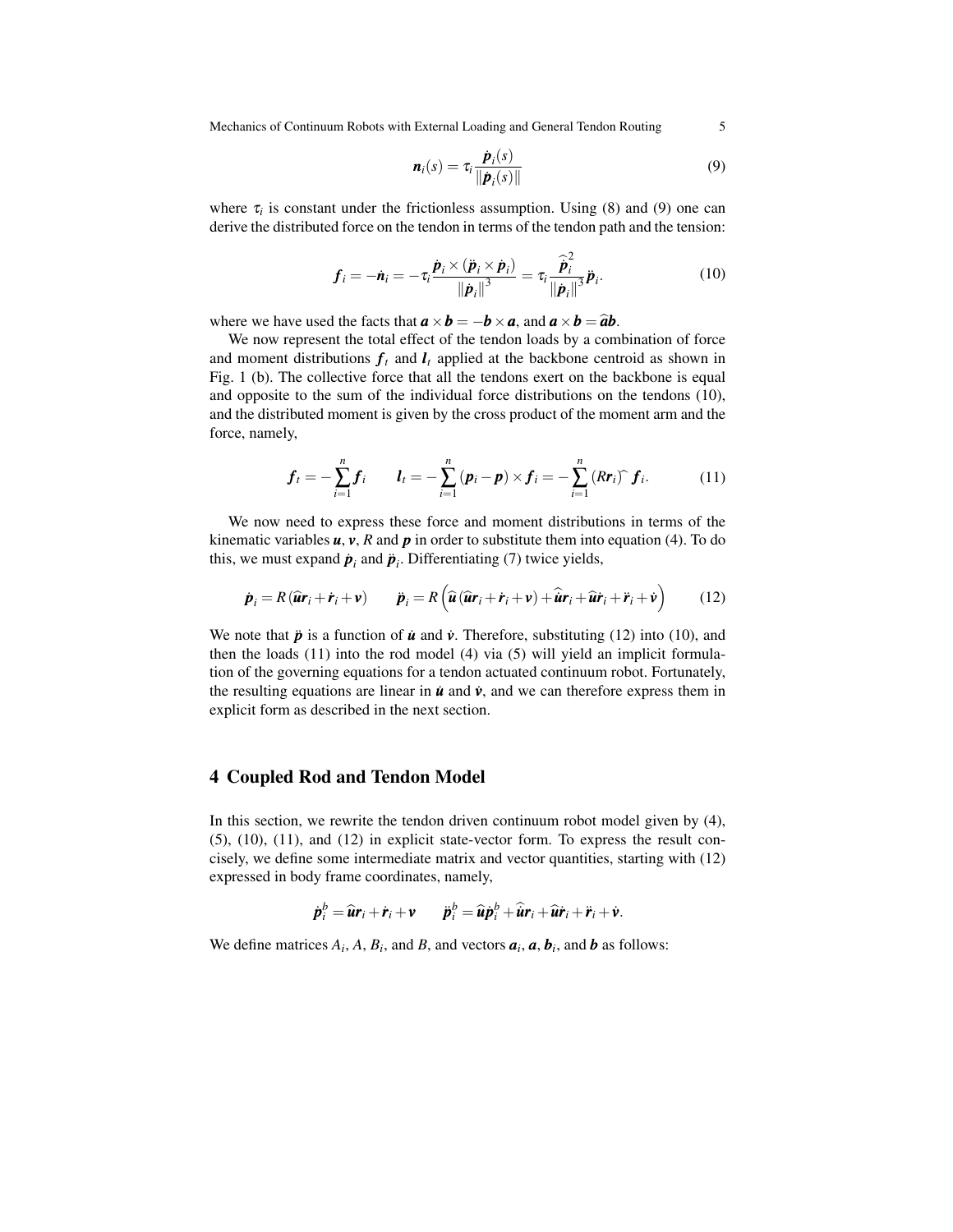6 D. Caleb Rucker and Robert J. Webster, III

$$
A_i = -T_i \frac{\left(\hat{\boldsymbol{p}}_i^b\right)^2}{\left\|\boldsymbol{p}_i^b\right\|^3}, \qquad B_i = \hat{\boldsymbol{r}}_i A_i, \qquad A = \sum_{i=1}^n A_i, \qquad B = \sum_{i=1}^n B_i,
$$
  

$$
\boldsymbol{a}_i = A_i \left(\hat{\boldsymbol{u}} \hat{\boldsymbol{p}}_i^b + \hat{\boldsymbol{u}} \hat{\boldsymbol{r}}_i + \hat{\boldsymbol{r}}_i\right), \qquad \boldsymbol{b}_i = \hat{\boldsymbol{r}}_i \boldsymbol{a}_i, \qquad \boldsymbol{a} = \sum_{i=1}^n \boldsymbol{a}_i, \qquad \boldsymbol{b} = \sum_{i=1}^n \boldsymbol{b}_i,
$$

and matrices *G* and *H* as

$$
G = \sum_{i=1}^{n} \begin{bmatrix} A_i \hat{\boldsymbol{e}}_1 \boldsymbol{r}_i & A_i \hat{\boldsymbol{e}}_2 \boldsymbol{r}_i & A_i \hat{\boldsymbol{e}}_3 \boldsymbol{r}_i \end{bmatrix} \qquad H = \sum_{i=1}^{n} \begin{bmatrix} B_i \hat{\boldsymbol{e}}_1 \boldsymbol{r}_i & B_i \hat{\boldsymbol{e}}_2 \boldsymbol{r}_i & B_i \hat{\boldsymbol{e}}_3 \boldsymbol{r}_i \end{bmatrix}
$$

where  $e_1$ ,  $e_2$ , and  $e_3$  are the standard basis vectors  $[1\ 0\ 0]$ ,  $[0\ 1\ 0]$ , and  $[0\ 0\ 1]$ . Then, we find that  $f_t$  and  $l_t$  can be expressed as

$$
\boldsymbol{f}_t = R(\boldsymbol{a} + A\boldsymbol{\dot{v}} + G\boldsymbol{\dot{u}}), \qquad \boldsymbol{l}_t = R(\boldsymbol{b} + B\boldsymbol{\dot{v}} + H\boldsymbol{\dot{u}}).
$$

Substituting these tendon load expressions into (4) via (5) and rearranging them, we can now write the governing equations as

$$
\dot{p} = R\hat{u}
$$
\n
$$
\dot{R} = R\hat{u}
$$
\n
$$
\begin{bmatrix} \dot{v} \\ \dot{u} \end{bmatrix} = \begin{bmatrix} D+A & G \\ B & C+H \end{bmatrix}^{-1} \begin{bmatrix} D\dot{v}^* - (\hat{u}D+\hat{D})(v-v^*) - R^T f_e - a \\ C\dot{u}^* - (\hat{u}C+\hat{C})(u-u^*) - \hat{v}D(v-v^*) - R^T l_e - b \end{bmatrix}
$$
\n(13)

Noting that the quantities on the right hand sides of the equations in (13) are functions of  $u$ ,  $v$ ,  $R$ ,  $\tau_1, \ldots, \tau_n$ ,  $f_e$  and  $l_e$ , we have arrived at a system of differential equations in standard explicit form, describing the shape of a continuum robot with any number of embedded tendons and subject to general external loads. The boundary conditions for this system must incorporate the point force  $\mathbf{F}_i$  and moment  $\mathbf{L}_i$ that tendon *i* applies at its termination arc length  $\ell_i$ ,

$$
\boldsymbol{F}_i = -\boldsymbol{n}_i(\ell_i) = \tau_i \frac{\dot{\boldsymbol{p}}_i(\ell_i)}{\|\dot{\boldsymbol{p}}_i(\ell_i)\|}, \text{ and } \boldsymbol{L}_i = (R(\ell_i)\boldsymbol{r}_i(\ell_i))\hat{\boldsymbol{F}}_i.
$$

For example, if a single tendon terminates at the end of the robot  $(s = \ell)$  and no external point loads are applied, then the distal end boundary conditions would be

$$
\mathbf{n}(\ell) = R(\ell)D(\ell) \left( \mathbf{v}(\ell) - \mathbf{v}^*(\ell) \right) = \mathbf{F}_1, \quad \mathbf{m}(\ell) = R(\ell)C(\ell) \left( \mathbf{u}(\ell) - \mathbf{u}^*(\ell) \right) = \mathbf{L}_1.
$$

## 5 Experimental Validation

We performed experiments using the prototype robot shown in Fig. 2 (a). The central backbone is a spring steel rod (ASTM A228) of length  $\ell = 242$  mm and diameter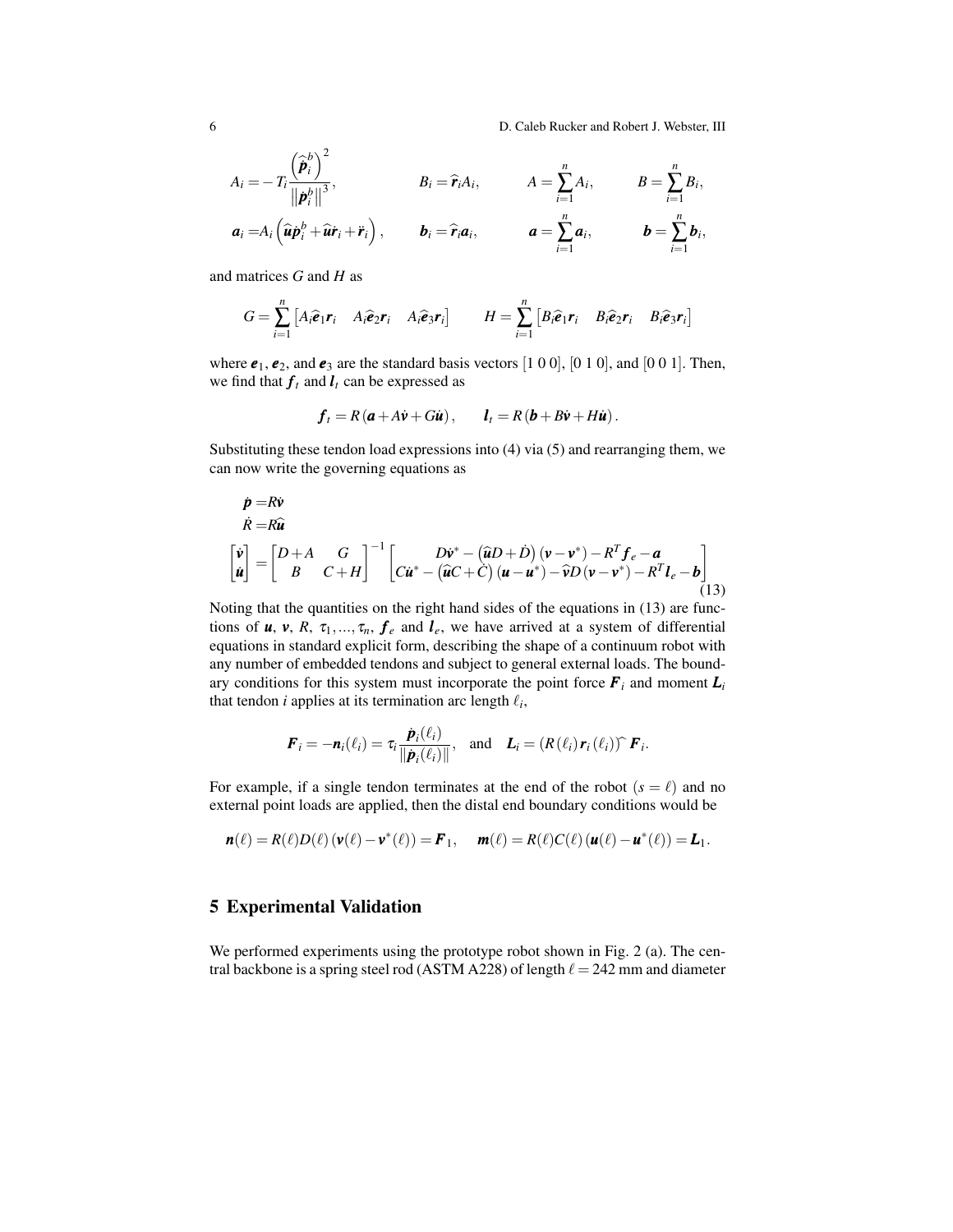

Fig. 2 (a) Sets of 3D data points along the backbone were taken with an optically tracked stylus. Inset: A standoff disk with a central hole for the backbone rod and outer holes through which tendons may be routed. (b) Model prediction and backbone data are shown when each of the straight tendons are individually tensioned to 2.94 N. The robot sags significantly due to self weight. (c) An additional tip load of 0.098 N is applied.

Table 1 Tendon Routing Paths used in Experiments

| Tendon Number $(i)$   1   2   3   4 |  |  |                                     |
|-------------------------------------|--|--|-------------------------------------|
| $x_i(s)$ (mm)                       |  |  | $ 8 0 $ -8 0 $ 8\cos(2\pi s/\ell) $ |
| $y_i(s)$ (mm)                       |  |  | $ 0 8 0 $ -8 8 sin $(2\pi s/\ell)$  |

Table 2 Experimental Tendon Tension and Tip Load Combinations

| Individual Tendons Actuated none   all   all   all   all   1.2.3.4   1.2.3.4 |  |  |                                                 |  |  |
|------------------------------------------------------------------------------|--|--|-------------------------------------------------|--|--|
| Tendon Load(N)                                                               |  |  | $ 0.98 1.96 2.94 4.91 2.94 2.94 4.91 4.91 6.87$ |  |  |
| Tip Load(N)                                                                  |  |  | 0.098   0.196   0.098   0.196                   |  |  |

 $d = 0.8$  mm with 12 support disks cut from PTFE filled Delrin plastic to minimize friction with the tendons. As shown in the inset of Fig. 2 (a), 24 small pass-through holes were laser cut in a circular pattern at a radius of 8 mm from the center of each disk. We used 0.36 mm PTFE coated fiberglass thread for the tendons. Table 1 details the location of the tendon routing paths used in our experiments in terms of  $x_i(s)$  and  $y_i(s)$  as defined in (6). We tested 4 straight tendon paths and one helical tendon path where the tendon makes one complete revolution around the backbone. The tendons were tensioned one at a time as detailed in Table 2. Behind the robot base, the tendons were passed over an approximately frictionless pulley and attached to hanging masses (up to 700g). The robot's self-weight, measured to be 0.47 N/m, was enough to cause significant deformation and was incorporated into all model calculations as a distributed force. Also, masses of 10g and 20g were hung from the tip of the robot in selected configurations. A total of 32 experiments were performed, each with an individual tendon tensioned, and some with an additional tip load applied. Table 1 summarizes the tendon tensions and applied loads used in all experiments. In each experiment, a set of 3D backbone data points was collected by manually touching the backbone with the tip of a stylus which was optically tracked using a Micron Tracker 2H3-60 (Claron Technology, Inc.).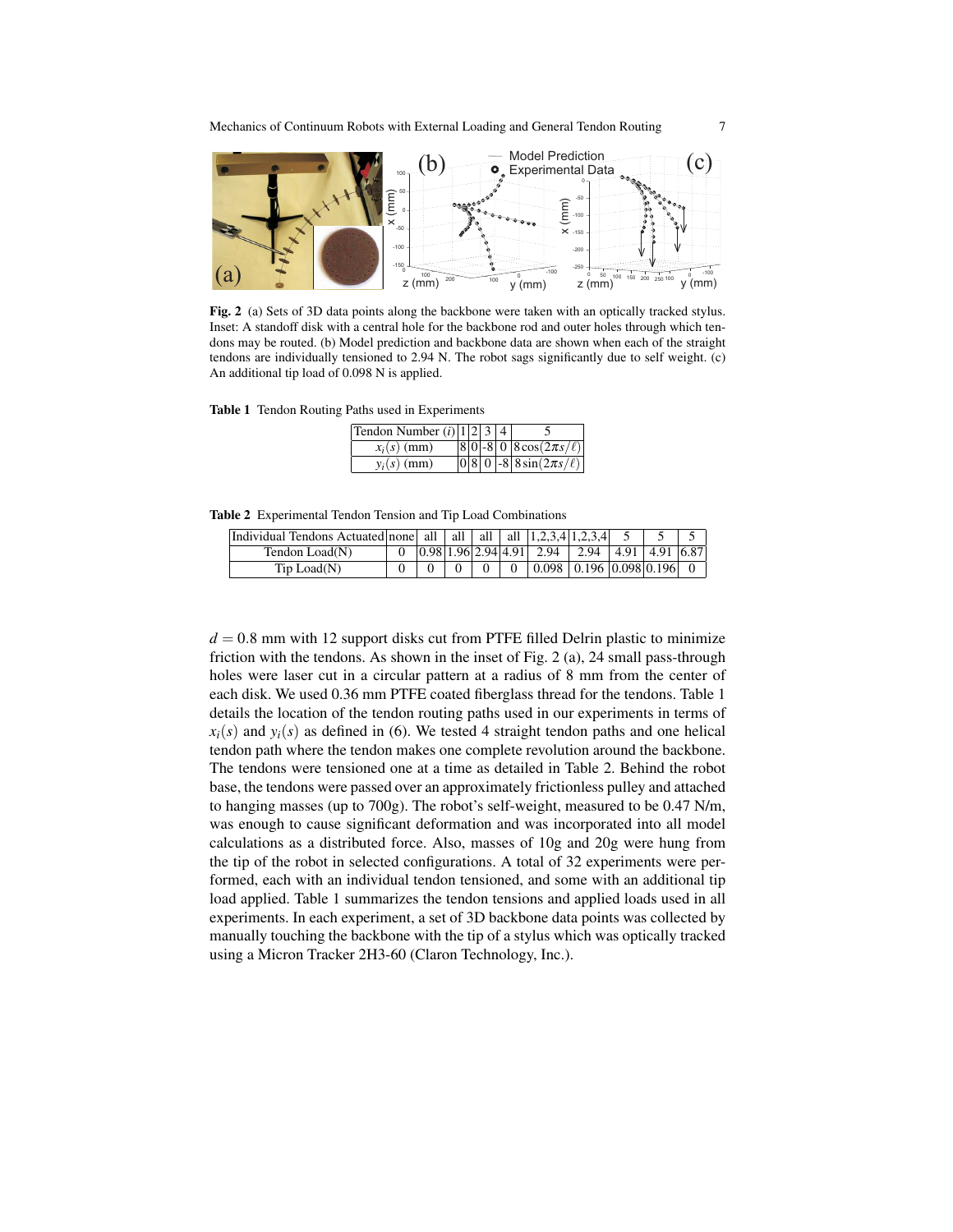#### *5.1 Calibration*

Because the orientation of the slender robot at its base is difficult to determine directly, and the standoff disks and Loctite adhesive increased the effective stiffness of the backbone, we calibrated the effective Youngs modulus and the set of XYZ Euler angles ( $\alpha$ ,  $\beta$  and  $\gamma$ ) describing the orientation of the base frame. Our calibration process was accomplished by solving an unconstrained nonlinear optimization problem to find the set of parameters which minimizes the sum of the positional errors at the tip of the device. For the parameter set  $P = \{E, \alpha, \beta, \gamma\},\$ 

$$
P_{cal} = \underset{P}{\text{argmin}} \left( \sum_{k=1}^{32} e_k \right),
$$

where  $e_k = ||\mathbf{p}_{model}(\ell) - \mathbf{p}_{data}(s)||$  is the euclidean distance between the model tip prediction and the measured tip position in experiment *k*.

The nominal parameter set was  $P_{nom} = \{210 \text{ GPa}, 180^{\circ}, 0^{\circ}, -90^{\circ}\}\$ , and the calibrated set was  $P_{cal} = \{230 \text{ GPa}, 177.8^{\circ}, 2.2^{\circ}, -89.7^{\circ}\}\.$  As expected, the calibrated value of 230 GPa for Youngs modulus was slightly higher than its nominal value of 210 GPa, due to the increased stiffness provided by the disks and glue. Poisson's ratio was held constant at  $v = 0.3125$  during calibration so that the shear modulus was correctly scaled relative to Young's modulus.

## *5.2 Results and Analysis*

A summary of the tip error statistics for our experiments is given in Table 3 for both parameter sets. With calibrated parameters, the mean tip error over all experiments was 4.0 mm, which corresponds to  $1.7\%$  of the total arc length of the robot. Fig. 2 (b) shows the model prediction overlaid on experimental data for four cases where each straight tendon was tensioned to 2.94 N. In Fig. 2 (c) the model and data are shown with an additional 20 g mass hung from the tip of the robot. Similarly, in Fig. 3, the helical tendon is tensioned to 4.91 N and a 20 g mass is hung from the tip. Again, the model predicts the behavior accurately, illustrating our model's capability to account for general tendon routing paths.

Tip Error Straight Path Helical Path All All Exp.  $%$ Statistic | Experiments | Experiments | Exp. | of arc length mean (mm)  $11.4 / 3.6$  9.4/5.5 10.9/4.0 4.5% / 1.7% min (mm)  $\begin{array}{|c|c|c|c|c|c|c|c|c|} \hline 5.2 / 0.4 & 3.4 / 1.9 & 3.4 / 0.4 & 1.4\% / 0.2\% \hline \end{array}$ max (mm) 17.2 / 8.1 13.2 / 10.0 17.2 / 10.0 7.1% / 4.1% std. dev. (mm)  $\begin{array}{|c|c|c|c|c|c|c|c|} \hline \end{array}$  3.4 / 2.7  $\begin{array}{|c|c|c|c|c|c|} \hline \end{array}$  3.2 / 2.1  $\begin{array}{|c|c|c|c|c|c|} \hline \end{array}$  3.2 / 2.1  $\begin{array}{|c|c|c|c|c|c|} \hline \end{array}$  3.4 / 0.9%

Table 3 Experimental Tip Errors Before / After Calibration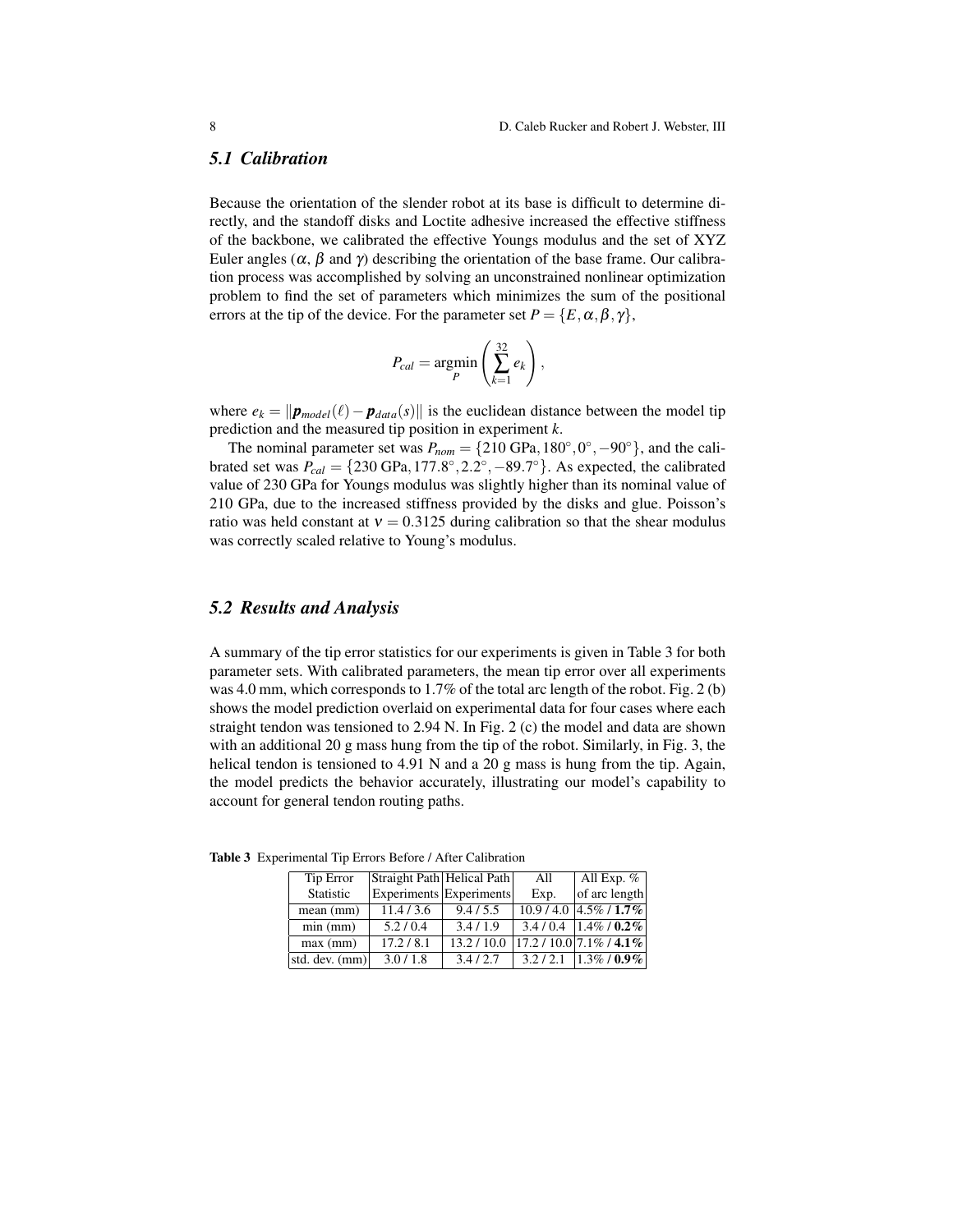

Fig. 3 (a) A helical tendon is tensioned to 4.91 N. (b) An additional 20 g mass hung from the tip causes large overall deflection. In both cases, the model prediction corresponds well to the measured backbone shape (see Table 3).

The largest source of measurement uncertainty is likely the procedure of manually placing the tip of the stylus on the robot during data capture. We estimate this uncertainty to be at most  $\pm 2$  mm. In general, the largest model errors occurred when the tendons were under the greatest tension, which may be due to unmodeled friction. However, the low overall errors suggest that neglecting static friction is reasonable for our prototype.

## 6 Conclusions

In this paper we have derived an exact model for the forward kinematics and static deformation of continuum robots with general tendon routing, subject to external point and distributed loads. Experimental results demonstrated that using the coupled Cosserat-rod and string approach, one can predict the shape of a physical prototype with both straight and helical tendon paths, under load. With calibrated parameters, the mean Cartesian error at the tip of the robot was 1.7% of the total robot arc length. The model developed in this paper can be useful as a design tool, and for the development of new control algorithms for tendon-actuated continuum robots. Furthermore, the inclusion of general external loads in tendon-actuated continuum robot models is an important step forward for future practical applications, given the